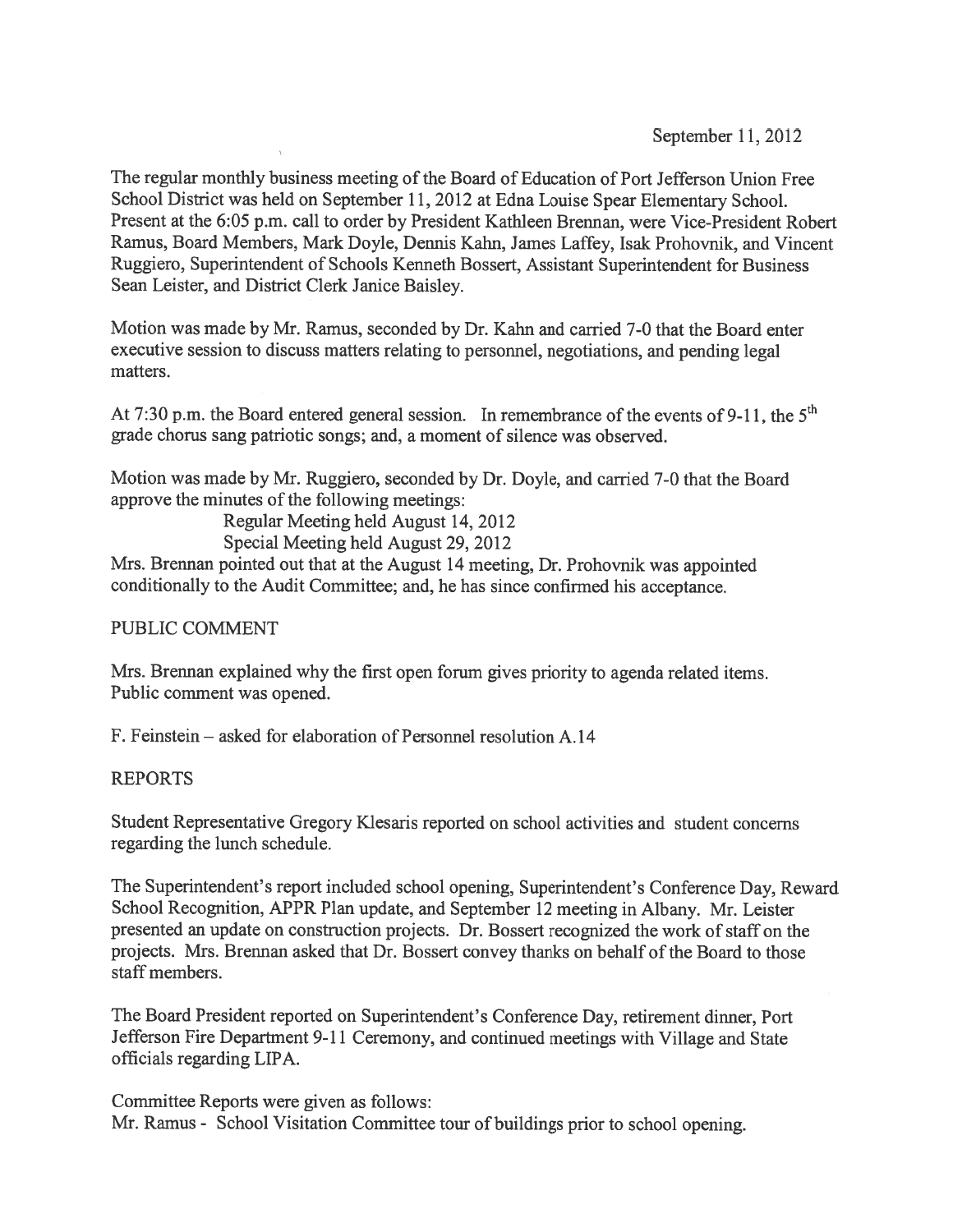Dr. Doyle — Finance Committee 9/4/12 meeting. Dr. Doyle reported the committee recommends that the Board hold <sup>a</sup> special work session in October to discuss tax rates.

Pauline Spiller reported on PTA activities.

# BOARD CONSENT AGENDA

Motion was made by Mr. Laffey, seconded by Mr. Ramus that as recommended by the Superintendent of Schools, the Board approve Personnel resolutions numbered 1-15 on the September 11, 2012 consent agenda. Dr. Prohovnik asked that resolution number 14, Memorandum of Agreement — PJTA, be acted on separately. Motion amended to approve Personnel resolutions number 1-13 and 15. Amended motion carried 7-0. Dr. Prohovnik explained that he asked for A. 14 to be voted on separately to express his personal feelings of appreciation to the negotiating representatives and his continued concern with future long term constraints facing the district. Motion to approve Personnel resolution number 14 carried 7-0.

Mrs. Brennan extended thanks to the teachers' association and expressed the sentiment of moving forward together.

Dr. Bossert explained in detail the terms of the Memorandum of Agreement with the Port Jefferson Teachers' Association.

Motion was made by Dr. Prohovnik, seconded by Dr. Doyle, and carried 7-0, that as recommended by the Superintendent of Schools, the Board approve Education resolutions numbered 1-2 on the September 11, 2012 consent agenda.

# NEW BUSiNESS

# A. Board Policy

Motion was made by Mr. Laffey, seconded by Mr. Ramus, and carried 7-0, that the Board accep<sup>t</sup> for <sup>a</sup> first reading the revision to Board Policy 6700, Purchasing.

# B. Budget Timeline

Dr. Prohovnik explained his request to have the Board discuss implementation of the budget preparation process earlier in the year than done in previous years. Discussion ensued. Motion was made by Dr. Prohovnik, seconded by Mr. Ramus, and carried 7-0, that Board members provide the District Clerk with dates they are available in early October for <sup>a</sup> work session to discuss budget. Mr. Leister requested clarification on materials needed for the work session.

# PUBLIC COMMENT

Mrs. Brennan opened the second public comment portion of the meeting.

B.Snow — statement, on behalf of the PJTA, regarding negotiations

A. Lustig — Drive-it-Right Program, negotiations, terms of Memorandum of Agreement

S. Rescia — budget preparation process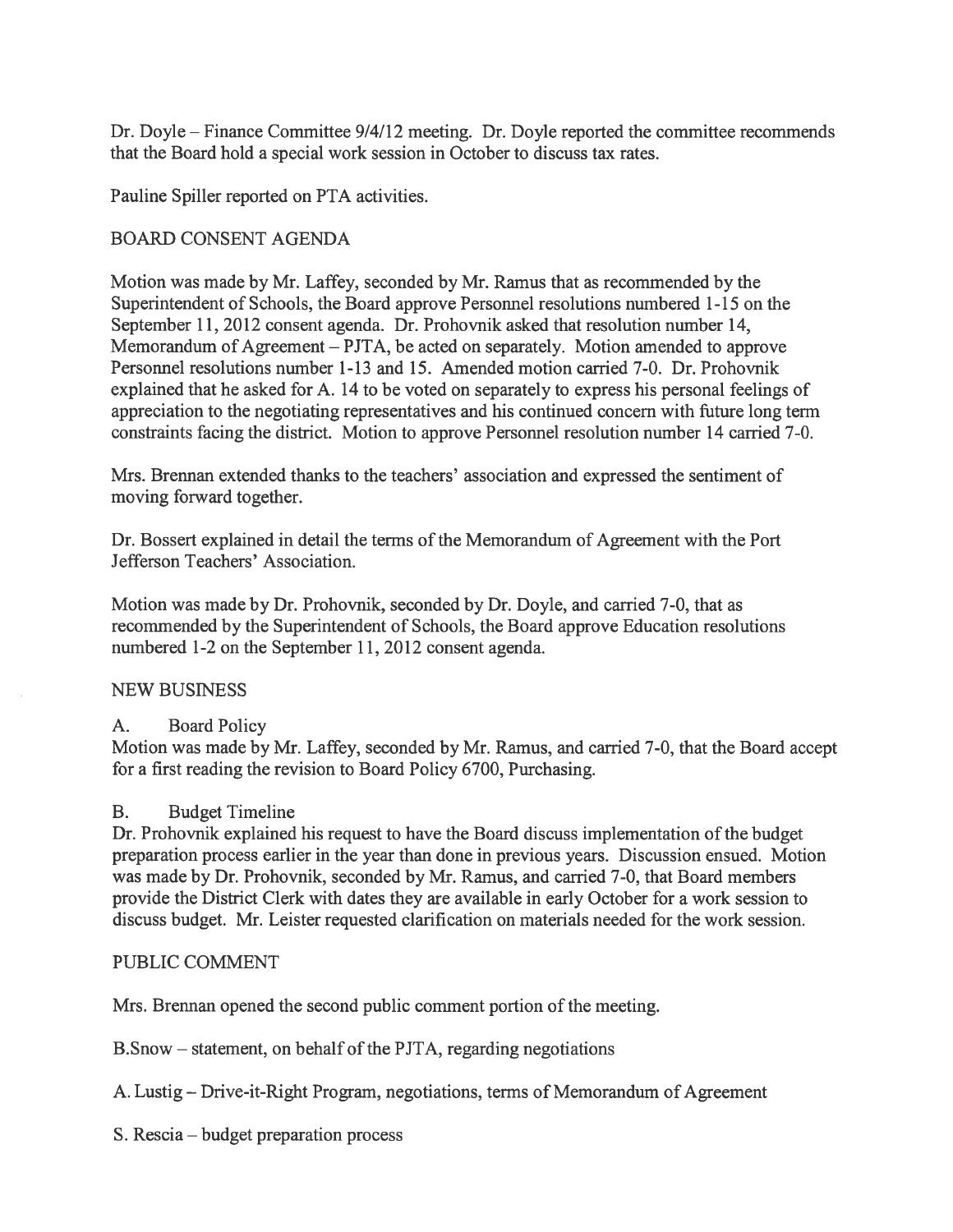### ADJOURNMENT

At 9:10 p.m., motion was made by Mr. Ruggiero, seconded by Dr. Prohovnik and carried 7-0 to adjourn.

### CONSENT AGENDA 9/11/12

### A. Personnel

1. Appointment — Substitutes

The Board approves the following substitute appointments for the 2012-2013 school year:

| Teachers                   | Cheryl Durant                          |
|----------------------------|----------------------------------------|
|                            | <b>Andrew Frey</b>                     |
|                            | Jaclyn O'Connor                        |
|                            | <b>Timothy Palumbo</b>                 |
|                            | Danielle Rufrano                       |
|                            | Anthony Paplia (not to exceed 40 days) |
| <b>Teaching Assistants</b> | <b>Julie Barrett</b>                   |
|                            | Cheryl Durant                          |
|                            | Bob Hidalgo (not to exceed 40 days)    |
| <b>Teacher Aides</b>       | Julie Barrett                          |
|                            | Bob Hidalgo                            |

2. Appointment — Athletics

The Board approves the following athletic appointments for the 2012-2013 school year: Francoise Schachner Head Lifeguard at the rate of \$15.00/hr. Kelly Bates Michael Caravello Community Fitness Instructor at the rate of \$20.00/hour Community Fitness Instructor at the rate of \$20.00/hour Community Fitness Instructor at the rate of \$20.00/hour Traci Johansen

3. Change in Start Date

The Board approves the change in start date of Taylor Forstell, Special Education teacher on <sup>a</sup> leave replacement basis for Jeanette Garofola, from November 24, 2012 to October 18, 2012.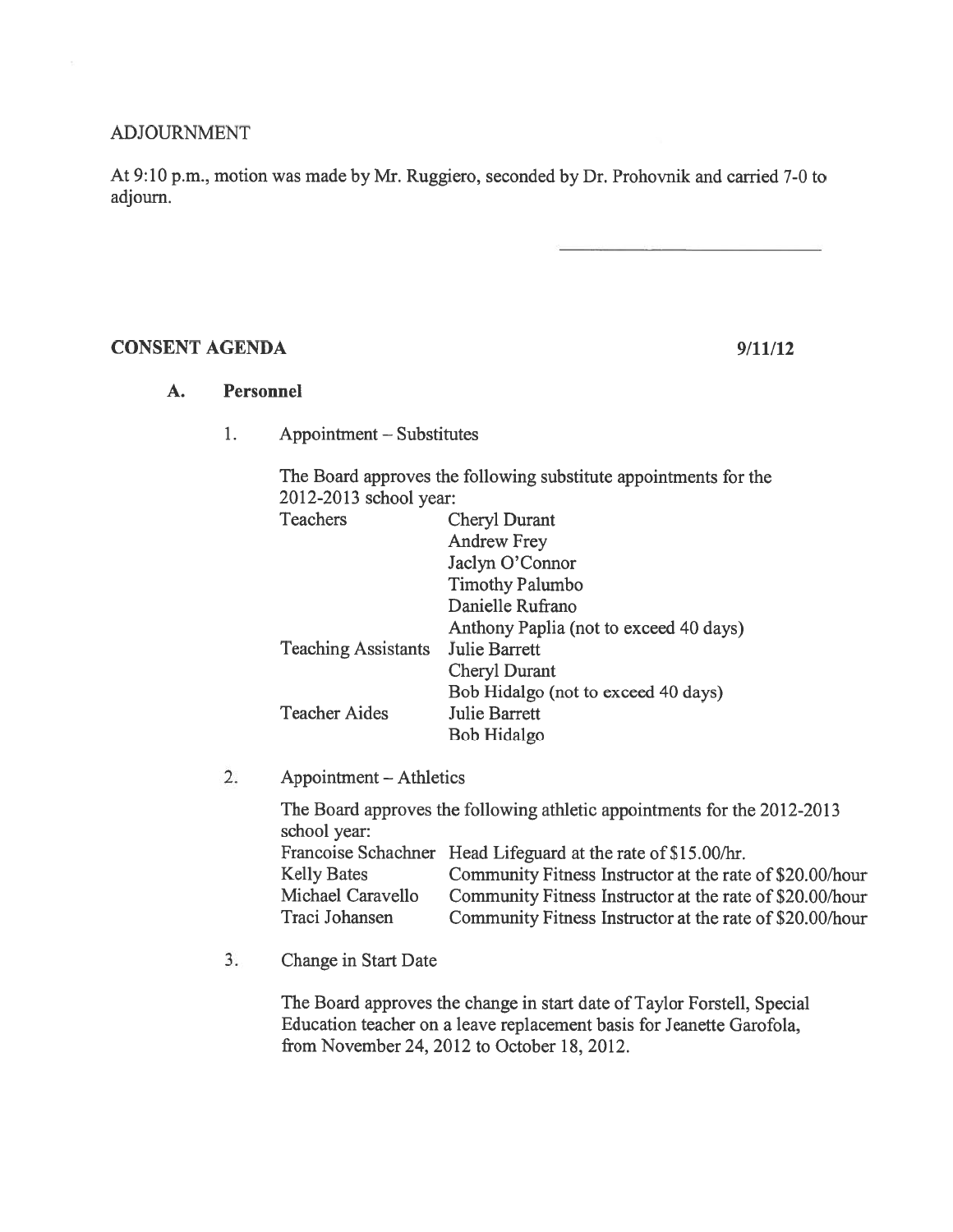4. Change in FTE

The Board approves the change in FTE of Stacia Schoen as <sup>a</sup> .6 FTE Speech and Language teacher to 1.0 FTE probationary Speech and Language teacher, at Level MA Step 2, effective September 12, 2012, in accordance with the negotiated agreemen<sup>t</sup> with the Port Jefferson Teachers' Association.

5. Resignation — Teacher

The Board accepts the resignation of Justin Gargiola, part-time Technology Teacher, effective August 27, 2012.

6. Request for Leave

The Board approves the reques<sup>t</sup> of Eva Grasso, teacher of English, for <sup>a</sup> leave of absence from November 9, 2012 to February 7, 2013 in accordance with Board Policy 9520.2 Family and Medical Leave, and Article IX.B.9 of the negotiated agreement with the Port Jefferson Teachers' Association.

7. Leave Replacement Appointment

The Board approves the appointment of Janelle Bellotti as a teacher of Elementary Education, on <sup>a</sup> leave replacement basis, effective November 14, 2012 through November 26, 2012, at Level MA3O Step 5, in accordance with the negotiated agreemen<sup>t</sup> with the Port Jefferson Teachers' Association.

8. Mentor Appointments

The Board approves the following teacher mentor appointments for the 2012-13 school year, in accordance with the negotiated agreemen<sup>t</sup> with the Port Jefferson Teachers' Association:

| Melissa Cosci     | <b>Mentor Coordinator</b> |
|-------------------|---------------------------|
| Mark Abbonizio    | Mentor                    |
| Dennis Christofor | Mentor                    |

9. After-School Library Supervision

The Board approves the following Middle School / High School after school library supervision appointments for the 2012-2013 school year, at the rate of \$15.15 per hour:

Debra Hartmann Antoinette Famiano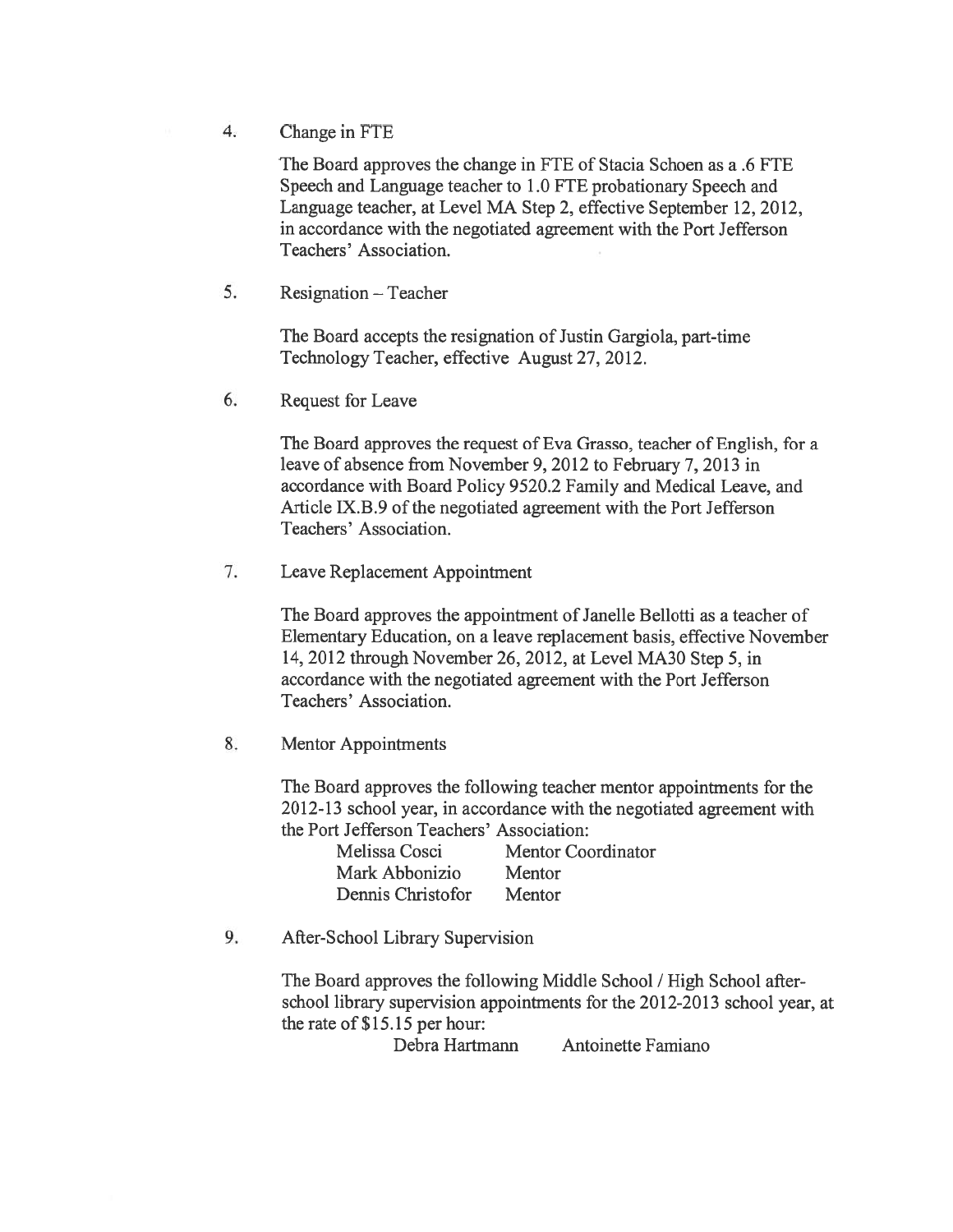10. Establishment of Position

The Board approves the establishment of the part-time position, Facility Use Monitor, at the rate of \$20.00 per hour.

11. Lead Evaluators

The Board approves the following resolution:

WHEREAS, §30-2.9 of the Rules of the Board of Regents requires certification of lead evaluators for purposes of conducting evaluations of teachers and principals in accordance with the requirements under §3012-c of the Education Law, respecting Annual Professional Performance Reviews;

WHEREAS, the individuals named below have successfully completed <sup>a</sup> training course that meets the requirements prescribed in §30-2.9(b) of the Rules of the Board of Regents;

NOW, THEREFORE, BE IT RESOLVED, that the Port Jefferson Union Free School District certifies the following individuals as lead evaluators:

| <b>Kenneth Bossert</b> | (principal and teacher) |
|------------------------|-------------------------|
| Donna Guiffre          | (principal and teacher) |
| Maureen Hull           | (principal and teacher) |
| Michael Caravello      | (teacher)               |
| Peter Esposito         | (teacher)               |
| Debra Ferry            | (teacher)               |
| Thomas Meehan          | (teacher)               |
| Matthew Murphy         | (teacher)               |
| Antonio Santana        | (teacher)               |
|                        |                         |

12. Extra Class Assignment

The Board approves the extra class assignment for Brian Chalmers to teach an additional technology class, for the 2012-2013 fall semester, in accordance with the negotiated agreemen<sup>t</sup> with the Port Jefferson Teachers' Association.

13. Change in FTE

The Board approves <sup>a</sup> change in FTE for Linda Moran, .4 FTE Business teacher, to .6 FTE for the 2012-2013 school year, at Level MA Step 12, in accordance with the negotiated agreemen<sup>t</sup> with the Port Jefferson Teachers' Association.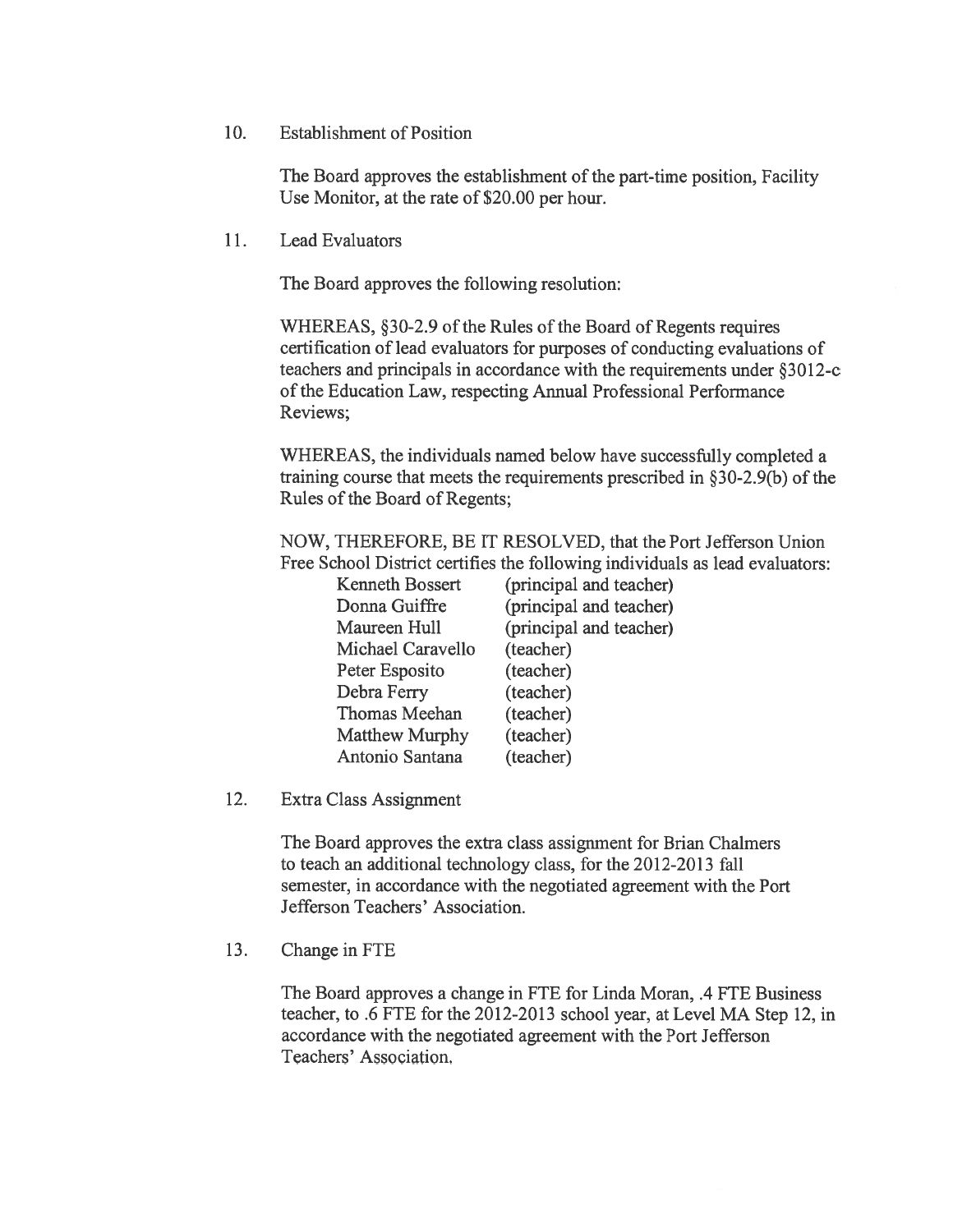14. Memorandum of Agreement- PJTA

The Board hereby approves and ratifies <sup>a</sup> certain Memorandum of Agreement dated August 7, 2012 between the negotiating representatives of the Port Jefferson Teachers' Association and the negotiating representatives of the Port Jefferson Union Free School District; and further, the Board authorizes the President of the Board of Education and Superintendent of Schools to prepare and execute <sup>a</sup> new collective bargaining agreement incorporating the terms of said Memorandum of Agreement.

15. Grievance 2012-2

The Board denies Grievance 2012-2 heard at Level 3.

# B. Finance

# C. Facilities and Operation

# D. Education

1. CSE Recommendations

The Board accepts the recommendations of the Committees on Special Education.

2. Professional Development

The Board approves participation in the Columbia University Teachers College Reading and Writing Project (TCRWP), for Staff Development in Writing and Implementation of the new Common Core Standards, for the 2012-13 school year, at an approximate cost of \$10,600 (reduced from \$40,000).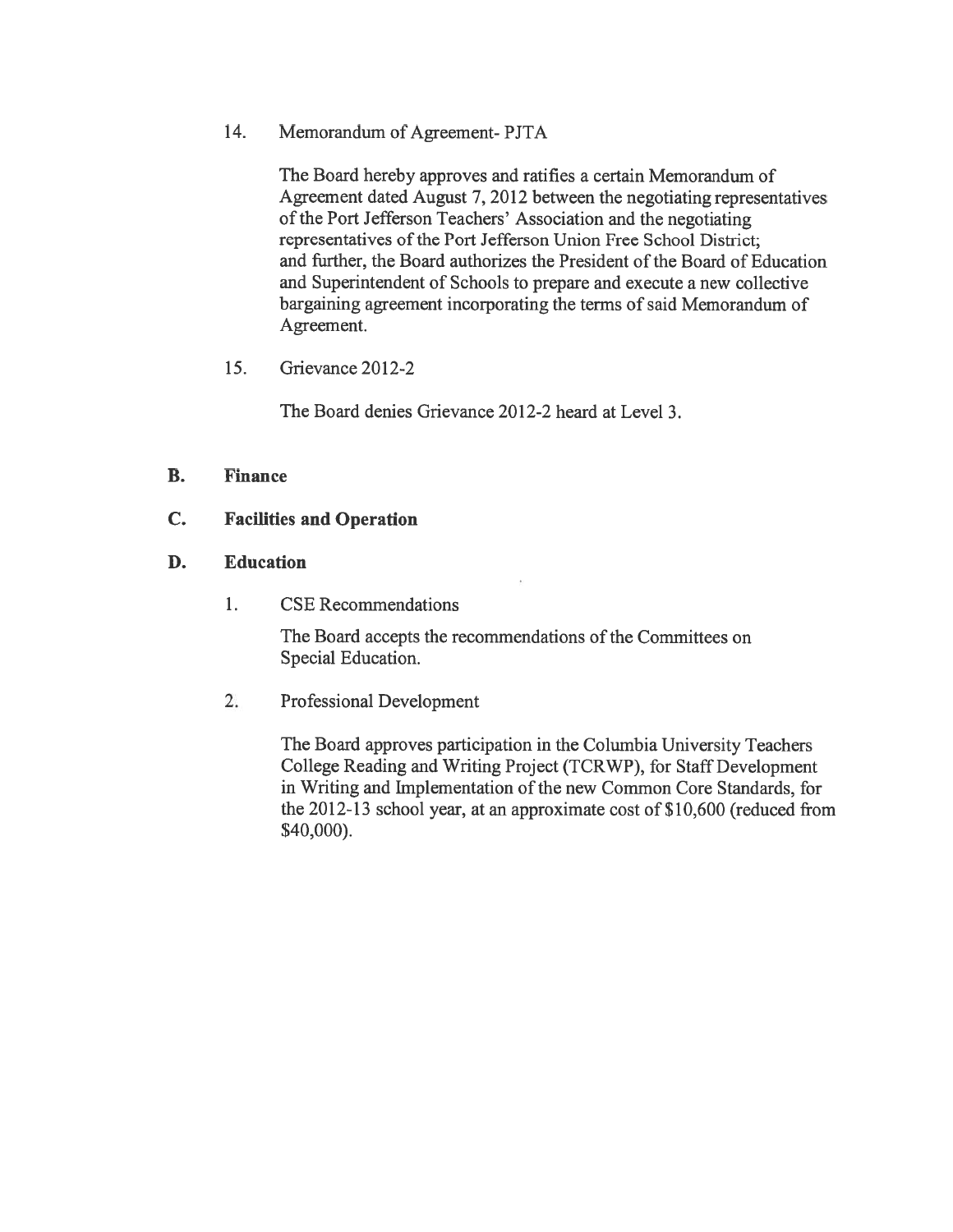A special meeting of the Port Jefferson School District Board of Education was held on October 1, 2012. Present at the 6:06 p.m. call to order by Board President Kathleen Brennan were Board Vice-President Robert Ramus, Board Members Mark Doyle, Dennis Kahn, James Laffey and Vincent Ruggiero, Superintendent of Schools Kenneth Bossert, Assistant Superintendent for Business Sean Leister, and District Clerk Janice Baisley. Board Member Isak Prohovnik was absent.

Motion was made by Mr. Ruggiero, seconded by Mr. Laffey and carried 6-0 that the Board enter executive session to discuss matters related to personnel and pending litigation.

At 6:41 p.m., the Board reentered general session.

Motion was made by Mr. Ramus, seconded by Dr. Doyle and carried 6-0 that the Board approve Personnel resolutions, A.1, 2, and 3.

A. Personnel

1. Settlement Agreement and Release

Be it resolved that the Board of Education hereby approves <sup>a</sup> certain Settlement Agreement and Release dated September 26, 2012 between and among the Superintendent, the Board of Education and a member of the certificated staff, and authorizes the Board President and the Superintendent to sign said Agreement.

2. Resignation

The Board accepts the letter of resignation from Donna Guiffre, as Assistant Superintendent for Pupil Personnel Services, effective December 31, 2012.

3. Appointment — Acting Assistant Superintendent for Pupil Personnel Services

The Board appoints Carmen lannotti, as Acting Assistant Superintendent for Pupil Personnel Services, effective October 2, 2012, in accordance with the terms and conditions of an Agreement dated October 1, 2012.

Motion was made by Mr. Laffey, seconded by Dr. Doyle and carried 5-0-1 (Mr. Ramus abstained) that the Board approve Finance resolutions, B. 1 and 2.

- B. Finance
	- 1. Special Counsel

The Board appoints Guercio & Guercio, LLP as Special Counsel to represen<sup>t</sup> the District, and the members of the Board of Education, in <sup>a</sup> special education matter involving Student No. 16035, at the agreed upon fee of \$205.00 per hour, and as per the Engagement Letter.